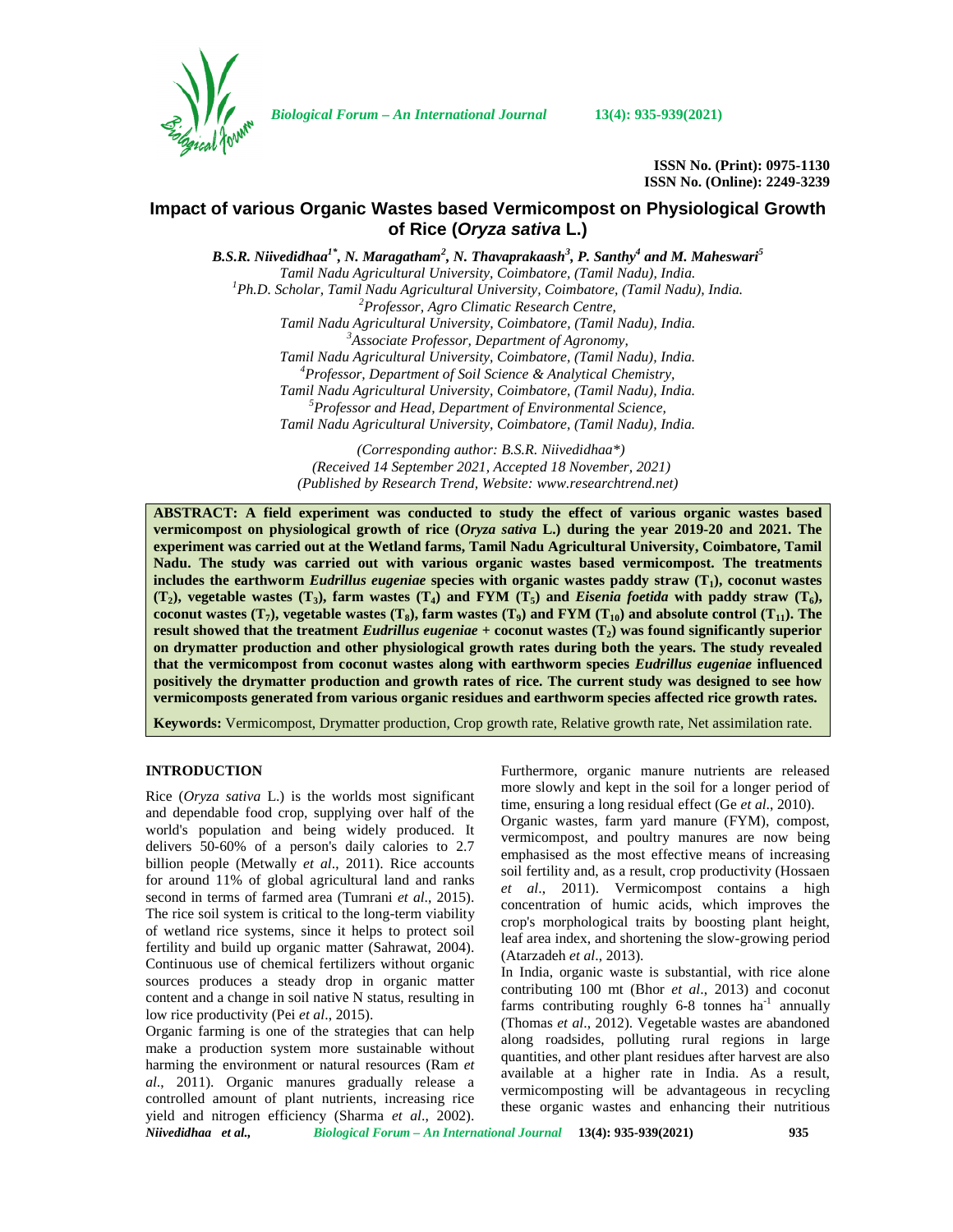content. With these factors in mind, the current study was designed to see how vermicomposts generated from various organic residues and earthworm species affected rice growth rates.

### **MATERIAL AND METHODS**

**Experimental location.** During December-March 2019-20 and March-June 2021, the experiment was

**Table 1: Initial physical and chemical properties of the soil. Particulars 2019-20 2021** pH (Jackson, 1973) 8.56 8.34<br>EC (Jackson, 1973) 0.28 0.64 EC (Jackson, 1973) Organic carbon  $(g kg^{-1})$ Urganic caroon (g kg ) and Black, 1934) and Black, 1934) and Black, 1934) and Black, 1934) and Black, 1934) and Black, 1934) and Black, 1934) and Black, 1934) and Black, 1934) and Black, 1934) and Black, 1934) and Black, 1 Available nitrogen (kg ha<sup>-1</sup>)  $\frac{134.4}{2}$  (Subbiah and Asija, 1956) 134.4 179.2 Available phosphorus (kg ha<sup>-1</sup>) (Olsen *et al.*, 1954) 22.0 33.0 Available potassium  $(\text{kg ha}^{-1})$ 0.34 1.36<br>
134.4 179.2<br>
22.0 33.0<br>
364 431<br>
crop growth rate (Peng *et al.*, 1993). It was estivaling the formula below and expressed as g m<sup>-2</sup><br>
during the active tillering, panicle initiation<br>
flowering periods of the c were taken at random before the crop was<br>
were taken at random before the crop was<br>
ted. The samples were dried in the shade,<br>
1, and analyzed for physical qualities and<br>
Table 1 shows the sample values at the start.<br> **al** e samples were dried in the shad<br>
analyzed for physical qualities an<br>
shows the sample values at the start.<br> **PERENCE SONALE ASSES**<br>
1.36<br>
1.36<br>
179.2<br>
33.0<br>
431<br>
(Peng *et al.*, 1993). It was estimate<br>
a below and expres

 $J = \frac{364}{364}$  and  $J = \frac{364}{31}$  and  $J = \frac{364}{31}$ 

**Treatment details.** The experiment was carried out in the randomized complete block design with 11 treatments and three replications. By utilizing the wastes available, two species of earthworms were flowering periods of the crop. released for decomposition and preparation of vermicompost. The prepared vermicompost was used for rice cultivation. The treatment details were  $T_1$  – *Eudrillus eugeniae* + paddy straw, T<sub>2</sub> - *Eudrillus* eugeniae + coconut wastes, T<sub>3</sub> - *Eudrillus eugeniae* + vegetable wastes, T4- *Eudrillus eugeniae* + farm wastes,  $T_5$  - *Eudrillus eugeniae* + FYM,  $T_6$  – *Eisenia foetida* + paddy straw,  $T_7$ - *Eisenia foetida* + coconut wastes,  $T_8$  –  $Eisenia$  *foetida* + vegetable wastes,  $T<sub>9</sub>$  – *Eisenia foetida* + farm wastes,  $T_{10}$  – *Eisenia foetida* + FYM and  $T_{11}$  - Absolute control (without application of vermicompost). Plot size used was  $8 \text{ m} \times 3 \text{ m}$ .

**Cultivation practices.** The rice variety grown was CO measurements at time  $t_1$  and  $t_2$  (1919). (Rice) 51 with the duration of 110 days (short duration). The experiment was conducted at the organic field which was maintained organically for the past thirteen years (since 2007). Before transplanting, the field was grown with green manure (*Daincha*) and incorporated. Vermicompost was applied as a basal application to each plot based on their N content as per recommended dosage  $(150:50:50 \text{ NPK kg ha}^{-1})$ . The nursery was maintained for 21 days. Transplanting was carried out at a spacing of 20 cm  $\times$  15 cm. The other cultivation practices were followed as per the CPG (2020).

**Observations recorded.** The observations were made by randomly picking five plants from the net plot from each experimental plot. Drymatter production  $(kg ha<sup>-1</sup>)$ , Crop Growth Rate (CGR), Relative Growth Rate (RGR), and Net Assimilation Rate (NAR) were estimated and monitored.

**Drymatter production.** The plants were collected from border rows of each plot as destructive sampling at active tillering, panicle initiation and flowering stages and the plants were dried in hot air oven at  $65 \pm 5^{\circ}$ C to obtain constant weight. The dried plants were then weighed and expressed in kg ha<sup>-1</sup>.

**Crop growth rate (CGR).** The rate of accumulation of drymatter per unit land area per unit time is known as

crop growth rate (Peng *et al*., 1993). It was estimated using the formula below and expressed as  $g m<sup>-2</sup>$  day<sup>-1</sup> during the active tillering, panicle initiation, and

done in the Tamil Nadu Agricultural University's Wetland Farms in Coimbatore, Tamil Nadu. For both years, the soil texture was clay loam, and the initial soil samples were taken at random before the crop was transplanted. The samples were dried in the shade, processed, and analyzed for physical qualities and nutrients. Table 1 shows the sample values at the start.

$$
CGR = \frac{W_2 - W_1}{P(t_2 - t_1)}
$$

Where,

 $W_2$  and  $W_1$  – Total plant dry weight,

 $t_2$  and  $t_1$  - Time interval in days, and P – Land area (spacing).

# **Relative growth rate (RGR)**

It's a measure of how much growth material there is per unit dry weight of plant per unit time. The mean RGR is derived using Blackman's proposed dry weight CGR =  $\frac{W_2 - W_1}{P(t_2 - t_1)}$ <br>
Where,<br>
W<sub>2</sub> and W<sub>1</sub> – Total plant dry weight,<br>
t<sub>2</sub> and t<sub>1</sub> - Time interval in days, and<br>
P – Land area (spacing).<br> **Relative growth rate (RGR)**<br>
It's a measure of how much growth material <sup>4</sup><br>
<sup>179,2</sup><br>
1<sup>19,2</sup><br>
<sup>179,2</sup><br>
<sup>179,2</sup><br>
<sup>2</sup><br> **1431**<br>
<sup>1</sup><br> **1431**<br> **431**<br> **431**<br> **431**<br> **431**<br> **431**<br> **431**<br> **431**<br> **431**<br> **431**<br> **431**<br> **431**<br> **431**<br> **431**<br> **of Margard Margard Singler initiation, and periods of the crop** 33.0<br>
431<br> *et al.*, 1993). It was estimated<br> *w* and expressed as g m<sup>2</sup> day<sup>-1</sup><br>
ering, panicle initiation, and<br>
crop.<br>  $\frac{W_1}{t_1}$ <br>
t dry weight,<br>
in days, and<br> **RGR**)<br>
uch growth material there is per<br>
per unit time

$$
RGR = \frac{\text{Log}_e W_2 - \text{Log}_e W_1}{(t_2 - t_1)}
$$

Where,

 $W_2$  and  $W_1$  – Natural logarithm of the total plant dry weight, and

 $t_2$  and  $t_1$  – Time interval in days.

**Net assimilation rate (NAR).** The term NAR was used by Williams, (1946). NAR is defined as dry matter increment per unit leaf area or per unit leaf dry weight per unit of time. It was calculated by the following formula and expressed as mg  $cm<sup>-2</sup>$  day<sup>-1</sup>. t<sub>1</sub> and t<sub>2</sub> (1919).<br>  $\frac{1}{2}$  ( $\frac{1}{2}$  - Log<sub>e</sub> W<sub>1</sub>)<br>
1 logarithm of the total plant dry<br>
al in days.<br>
(**NAR**). The term NAR was used<br>
NAR is defined as dry matter<br>
of area or per unit leaf dry weight<br>
was calculate - Total plant dry weight,<br>
ime interval in days, and<br>
ea (spacing).<br> **owth rate (RGR)**<br> **or of how much growth material there is per**<br>
gight of plant per unit time. The mean RGR is<br>
ing Blackman's proposed dry weight<br>
tha lant dry weight,<br>
val in days, and<br>
ng).<br>
e (RGR)<br>
much growth material there is per<br>
nat per unit time. The mean RGR is<br>
nat per unit time. The mean RGR is<br>  $e^{\frac{1}{2}}$ ,  $e^{\frac{1}{2}}$ ,  $e^{\frac{1}{2}}$ ,  $e^{\frac{1}{2}}$ ,  $e^{\frac{1}{2}}$ 

$$
NAR = \frac{W_2 - W_1}{t_2 - t_1} \times \frac{Log_e L_2 - Log_e L_1}{L_2 - L_1}
$$

Where,

 $W_1$  and  $W_2$  - Whole plant dry weight at time  $t_1$  and  $t_2$ , respectively,

 $t_1$  and  $t_2$  - Time intervals in days, and

 $L_1$  and  $L_2$  – Leaf area of the plants.

**Statistical analysis.** The observed data were statistically analyzed as per the procedures given by Gomez and Gomez, (2010) for randomized complete block design. The critical differences were worked out at five per cent probability level.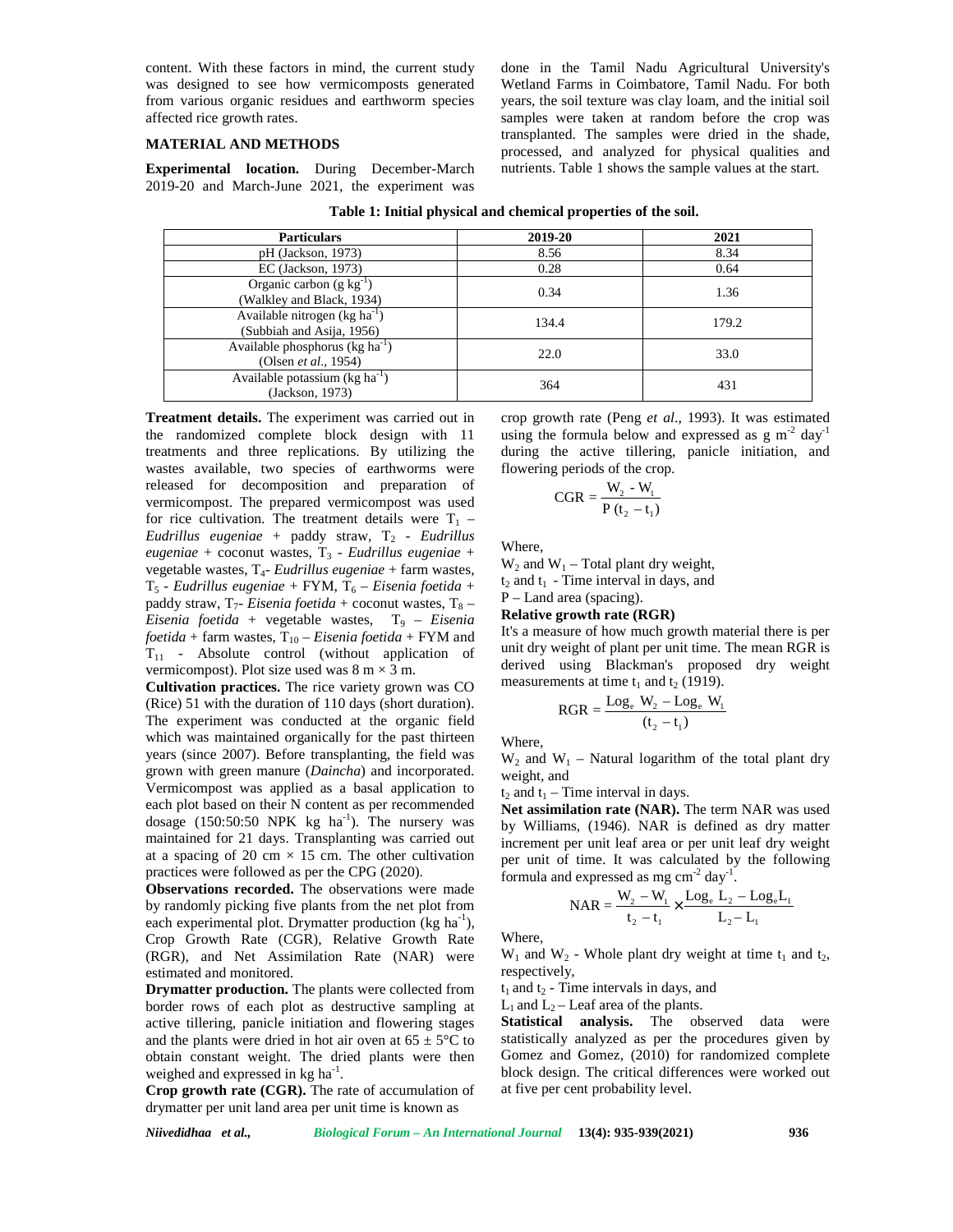#### **RESULTS AND DISCUSSION**

**Drymatter production.** During the years 2019-20 and 2021, drymatter output was strongly influenced at all stages of the crop's growth, including active tillering, panicle initiation, and maturity (Table 2). During both years, the treatment *Eudrillus eugeniae* + coconut wastes  $(T<sub>2</sub>)$  accumulated the most drymatter compared to the other treatments. This was followed by the treatment *Eisenia foetida* + coconut wastes  $(T_7)$ . It's possible that the higher drymatter generation in

treatment  $T_2$  is related to enhanced enzyme activity and plant growth hormones. According to Gopal *et al*., (2010), coconut leaf vermicompost is a bulky stable manure with high organic content, which is the best source of growth for plants and microorganisms. Maheswarappa *et al*. (2014) also discovered similar results. The treatment Absolute control  $(T_{11})$  produced significantly less drymatter than the other treatment plots, owing to a lack of appropriate nutrients.

| <b>Treatments</b>                                 | 2019-20                    |                       |                 | 2021                       |                       |                 |
|---------------------------------------------------|----------------------------|-----------------------|-----------------|----------------------------|-----------------------|-----------------|
|                                                   | <b>Active</b><br>tillering | Panicle<br>initiation | <b>Maturity</b> | <b>Active</b><br>tillering | Panicle<br>initiation | <b>Maturity</b> |
| $T_1$ - Eudrillus eugeniae + Paddy straw          | 1886                       | 4177                  | 7860            | 1812                       | 4125                  | 8015            |
| $T_2$ - Eudrillus eugeniae + Coconut wastes       | 2410                       | 5514                  | 9745            | 2650                       | 5557                  | 9987            |
| $T_3$ - Eudrillus eugeniae + Vegetable<br>wastes  | 1474                       | 3573                  | 7213            | 1552                       | 3858                  | 7350            |
| $T_4$ - Eudrillus eugeniae+<br>Farm wastes        | 1254                       | 3167                  | 6877            | 1325                       | 3310                  | 6885            |
| $T_5$ - Eudrillus eugeniae + FYM                  | 1733                       | 3951                  | 7907            | 1752                       | 4074                  | 7898            |
| $T_6$ - Eisenia foetida +<br>Paddy straw          | 1593                       | 3704                  | 7646            | 1650                       | 3987                  | 7652            |
| $T_7$ - Eisenia foetida +<br>Coconut wastes       | 2171                       | 4720                  | 8844            | 2264                       | 4836                  | 9047            |
| $T_8$ - <i>Eisenia foetida</i> + Vegetable wastes | 1400                       | 3321                  | 7172            | 1473                       | 3558                  | 7111            |
| $T_9$ - Eisenia foetida +<br>Farm wastes          | 1238                       | 2998                  | 6583            | 1289                       | 3266                  | 6593            |
| $T_{10}$ - Eisenia foetida +<br><b>FYM</b>        | 1944                       | 4278                  | 7983            | 2038                       | 4356                  | 8178            |
| $T_{11}$ - Absolute control                       | 1039                       | 2474                  | 5996            | 1154                       | 2792                  | 6095            |
| S.Ed                                              | 89                         | 191                   | 334             | 95                         | 263                   | 388             |
| CD(5%)                                            | 187                        | 390                   | 698             | 198                        | 550                   | 810             |

**Table 2: Effect of various organic wastes based vermicompost on drymatter production of rice (kg ha-1).**

**Physiological growth rates.** The results revealed that crop growth rate, relative growth rate and net assimilation rate showed significant difference among the treatments and influenced by drymatter production (Table 3 and 4).

**Crop growth rate (CGR).** During the years 2019-20 and 2021, drymatter output was strongly influenced at all stages of the crop's growth, including active tillering, panicle initiation, and maturity stage (Table 3). During both years, the treatment *Eudrillus eugeniae* + coconut wastes  $(T_2)$  accumulated the most drymatter compared to the other treatments. The treatment *Eisenia foetida* + coconut wastes  $(T_7)$  was followed. It's possible that the higher drymatter generation in treatment  $T_2$  is related to enhanced enzyme activity and plant growth hormones. According to Gopal *et al*. (2010), coconut leaf vermicompost is bulky stable manure with high organic content, which is the best source of growth for plants and microorganisms. Maheswarappa *et al*., (2014) also discovered similar results. The treatment Absolute control  $(T_{11})$  produced significantly less drymatter than the other treatment plots, owing to a lack of appropriate nutrients.

**Relative growth rate (RGR).** The relative growth rate was significantly affected with the drymatter production at active tillering, panicle initiation and at maturity stage of the crop. Maximum relative growth rate was

found with the treatment Absolute control  $(T_{11})$  at all the stages of both the years. This was followed by the treatment *Eisenia foetida* + farm wastes  $(T<sub>9</sub>)$ . As the crop matures, the relative growth rate showed gradual decrease at all the stages of the crop, due to lower plant growth and drymatter accumulation. This was in line with the findings of Sarker *et al*. (2017). Minimum relative crop growth rate was obtained with the treatment *Eudrillus eugeniae* + coconut wastes  $(T_2)$ .

**Net assimilation rate (NAR).** The net assimilation rate is inversely proportional to crop drymatter production and leaf area. When compared to all other treatments, the treatment *Eudrillus eugeniae* + coconut wastes  $(T_2)$ had the highest net assimilation rate, followed by the treatment *Eisenia foetida* + coconut wastes  $(T_7)$ . The treatment Absolute control  $(T_{11})$  had the lowest net assimilation rate. At all stages of the crop, the net assimilation rate was higher in the  $T_2$  treatment. This was owing to the increased leaf area and number of leaves generated per unit area, as well as the increased number of tillers per unit area. The enhanced drymatter buildup in this treatment resulted in a higher net assimilation rate in the current investigation. Sunil kumar *et al*., (2017) also stated that nutrient availability and translocation enhanced the plant's metabolic and physiological activities, as well as facilitated the photosynthetic process.

*Niivedidhaa et al., Biological Forum – An International Journal* **13(4): 935-939(2021) 937**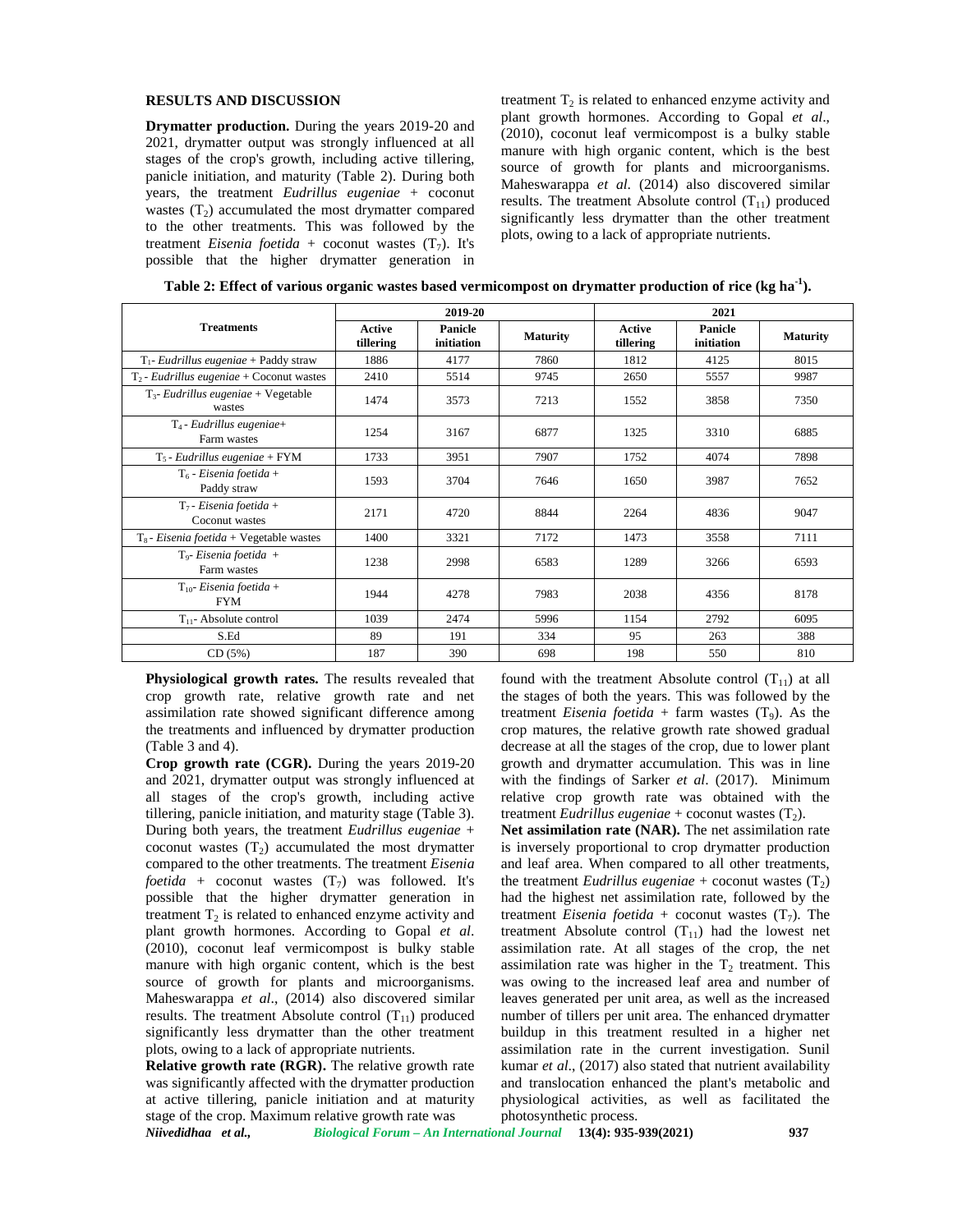**Table 3: Effect of various organic wastes based vermicompost on physiological growth rates of rice during 2019-20.**

|                                                      | $CGR (g m-2day-1)$                            |                                           | $RGR$ (mg g <sup>-1</sup> day <sup>-1</sup> ) |                                           | NAR (mg cm <sup>-2</sup> day <sup>-1</sup> )  |                                           |
|------------------------------------------------------|-----------------------------------------------|-------------------------------------------|-----------------------------------------------|-------------------------------------------|-----------------------------------------------|-------------------------------------------|
| <b>Treatments</b>                                    | Active<br>tillering-<br>Panicle<br>initiation | Panicle<br>initiation-<br><b>Maturity</b> | Active<br>tillering-<br>Panicle<br>initiation | Panicle<br>initiation-<br><b>Maturity</b> | Active<br>tillering-<br>Panicle<br>initiation | Panicle<br>initiation-<br><b>Maturity</b> |
| $T_1$ - Eudrillus eugeniae + Paddy<br>straw          | 7.63                                          | 12.28                                     | 494                                           | 248                                       | 9.50                                          | 15.90                                     |
| $T_2$ - Eudrillus eugeniae + Coconut<br>wastes       | 10.34                                         | 14.10                                     | 386                                           | 194                                       | 13.40                                         | 18.30                                     |
| $T_3$ - Eudrillus eugeniae + Vegetable<br>wastes     | 7.00                                          | 12.84                                     | 611                                           | 279                                       | 9.10                                          | 15.70                                     |
| $T_4$ - Eudrillus eugeniae+ Farm<br>wastes           | 6.38                                          | 12.13                                     | 700                                           | 302                                       | 8.20                                          | 16.10                                     |
| $T_5$ - Eudrillus eugeniae + FYM                     | 7.39                                          | 13.19                                     | 536                                           | 254                                       | 9.50                                          | 17.10                                     |
| $T_6$ - <i>Eisenia foetida</i> + Paddy straw         | 7.04                                          | 13.14                                     | 578                                           | 266                                       | 9.10                                          | 17.10                                     |
| $T_7$ - Eisenia foetida + Coconut<br>wastes          | 8.50                                          | 13.75                                     | 441                                           | 219                                       | 11.00                                         | 17.80                                     |
| $T_8$ - <i>Eisenia foetida</i> + Vegetable<br>wastes | 6.40                                          | 12.37                                     | 651                                           | 288                                       | 8.30                                          | 16.60                                     |
| $T_9$ - Eisenia foetida +<br>Farm wastes             | 5.87                                          | 11.95                                     | 727                                           | 317                                       | 7.60                                          | 15.40                                     |
| $T_{10}$ - Eisenia foetida +<br><b>FYM</b>           | 7.78                                          | 12.35                                     | 489                                           | 243                                       | 10.10                                         | 16.00                                     |
| $T_{11}$ - Absolute control                          | 4.79                                          | 11.74                                     | 874                                           | 364                                       | 6.20                                          | 15.30                                     |
| S.Ed                                                 | 0.38                                          | 0.67                                      | 37                                            | 09                                        | 0.40                                          | 0.57                                      |
| CD(5%)                                               | 0.80                                          | 1.40                                      | 77                                            | 20                                        | 0.81                                          | 1.17                                      |

**Table 4: Effect of various organic wastes based vermicompost on physiological growth rates of rice during 2021.**

| <b>Treatments</b>                                    | $CGR (g m-2day-1)$                                   |                                           | $RGR$ (mg g <sup>-1</sup> day <sup>-1</sup> )        |                                           | NAR (mg $cm2day-1$ )                                 |                                           |
|------------------------------------------------------|------------------------------------------------------|-------------------------------------------|------------------------------------------------------|-------------------------------------------|------------------------------------------------------|-------------------------------------------|
|                                                      | Active<br>tillering-<br><b>Panicle</b><br>initiation | Panicle<br>initiation-<br><b>Maturity</b> | Active<br>tillering-<br><b>Panicle</b><br>initiation | Panicle<br>initiation-<br><b>Maturity</b> | Active<br>tillering-<br><b>Panicle</b><br>initiation | Panicle<br>initiation-<br><b>Maturity</b> |
| $T_1$ - Eudrillus eugeniae + paddy straw             | 7.71                                                 | 12.97                                     | 514                                                  | 247                                       | 10.02                                                | 16.80                                     |
| $T_2$ - Eudrillus eugeniae + coconut<br>wastes       | 9.69                                                 | 14.77                                     | 368                                                  | 191                                       | 12.60                                                | 23.40                                     |
| $T_3$ - Eudrillus eugeniae + vegetable<br>wastes     | 7.69                                                 | 11.64                                     | 570                                                  | 267                                       | 10.02                                                | 15.00                                     |
| $T_4$ - Eudrillus eugeniae + farm wastes             | 6.62                                                 | 11.92                                     | 667                                                  | 297                                       | 8.50                                                 | 15.40                                     |
| $T_5$ - Eudrillus eugeniae + FYM                     | 7.74                                                 | 12.75                                     | 527                                                  | 250                                       | 10.06                                                | 16.50                                     |
| $T_6$ - <i>Eisenia foetida</i> + paddy straw         | 7.79                                                 | 12.22                                     | 546                                                  | 257                                       | 10.50                                                | 15.80                                     |
| $T_7$ - Eisenia foetida + coconut wastes             | 8.57                                                 | 14.04                                     | 427                                                  | 215                                       | 11.50                                                | 18.20                                     |
| $T_8$ - <i>Eisenia foetida</i> + vegetable<br>wastes | 6.95                                                 | 11.84                                     | 611                                                  | 281                                       | 9.00                                                 | 15.30                                     |
| $T_9$ - Eisenia foetida +<br>farm wastes             | 6.59                                                 | 11.09                                     | 681                                                  | 305                                       | 8.50                                                 | 14.40                                     |
| $T_{10}$ - Eisenia foetida +<br><b>FYM</b>           | 7.73                                                 | 12.74                                     | 474                                                  | 238                                       | 10.06                                                | 16.50                                     |
| $T_{11}$ - Absolute control                          | 5.46                                                 | 11.01                                     | 780                                                  | 342                                       | 7.10                                                 | 14.30                                     |
| S.Ed                                                 | 0.39                                                 | 0.65                                      | 31                                                   | 14                                        | 0.26                                                 | 0.64                                      |
| CD(5%)                                               | 0.83                                                 | 1.37                                      | 64                                                   | 29                                        | 0.54                                                 | 1.31                                      |

### **CONCLUSION**

The present study concluded that the use of vermicompost produced from coconut residues along with the earthworm species *Eudrillus eugeniae* performed well and had influenced the drymatter production and growth rates of rice. Hence, it can be inferred that *Eudrillus eugeniae* can be utilized well for preparation of vermicompost in coconut gardens.

### **FUTURE SCOPE**

As now the trend is going back to the organic farm, vermicomposting with the available resources in the farm will be helpful for the sustainability and environmental conditions.

**Acknowledgement.** The authors are thankful to the Department of Agronomy, Tamil Nadu Agricultural University, Coimbatore, Tamil Nadu for providing all the necessary facilities and conducting the research work. **Conflict of Interest.** None.

#### **REFERENCES**

- Atarzadeh, S. H., Mojaddam, M., and Saki Nejad, T. (2013). The interactive effects of humic acid application and several of nitrogen fertilizer on remobilization star wheat. *International Journal of Bioscience, 3*(8): 116- 123.
- Bhor, S. D., Patil, S. R., Gajare, A. S. and Ghodke, S. K. (2013). Influence of crop residue and earthworm species on quality and decomposition rate of vermicompost. *Asian Journal of Soil Science, 8*(1): 72-75.

*Niivedidhaa et al., Biological Forum – An International Journal* **13(4): 935-939(2021) 938**